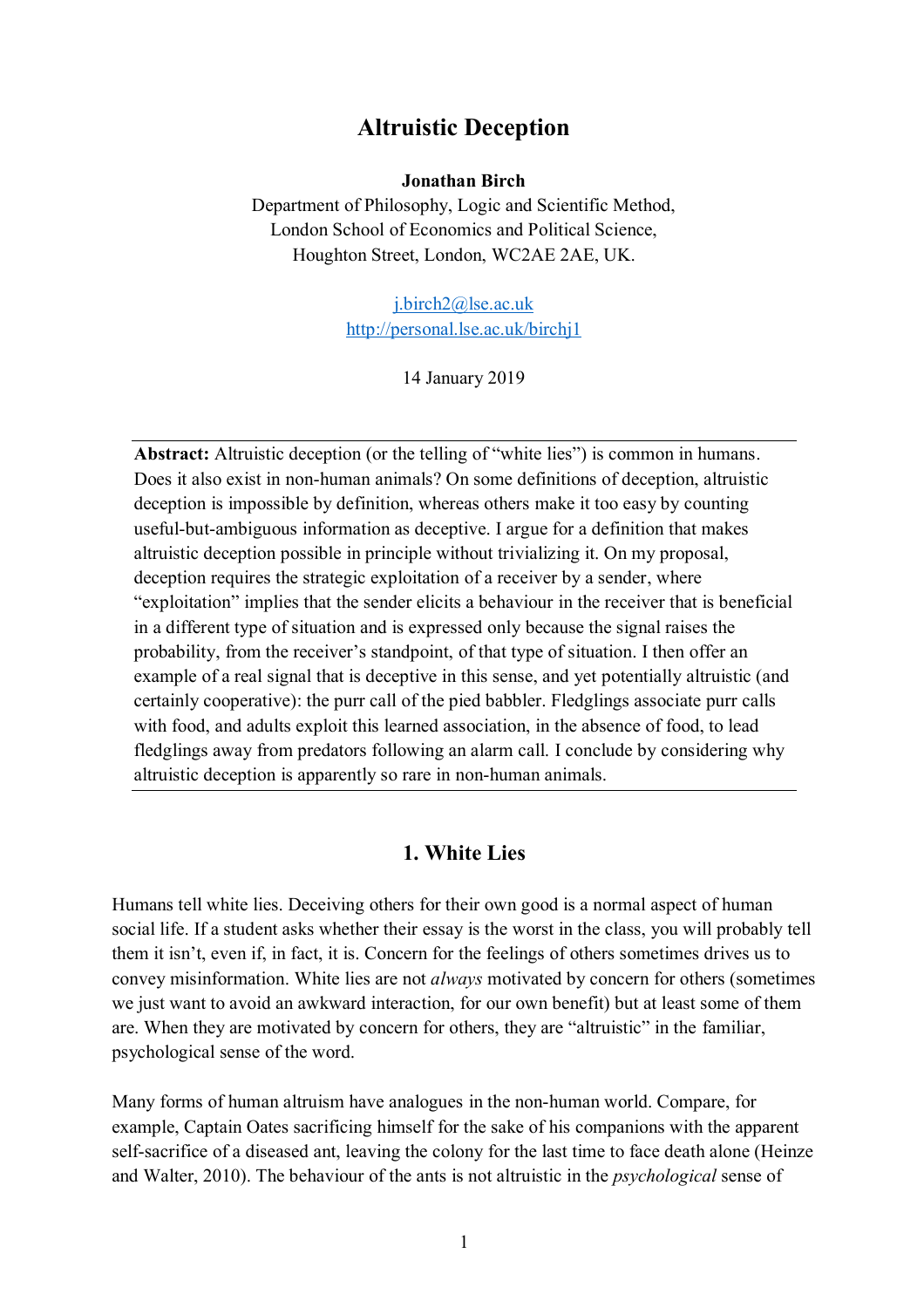being motivated by concern for others. But it is *biologically* altruistic, in the sense that it detracts from the viability or fecundity of the actor who performs it, increases the viability or fecundity of another organism (by reducing the risk of disease transmission), and has been maintained by natural selection because of the benefits it confers on others (Birch, 2017).

Deception also has a biological analogue. In the human case, we think of deception as the *intentional* induction by a speaker of a false belief in a listener. Compare this to the "false" alarm calls of the fork-tailed drongo, which scare meerkats away from their prey, allowing the drongo to swoop in and steal the food (Flower, 2011). The drongo may not be intending to induce a false belief in the meerkat. Nevertheless, the false alarm call is *biologically* deceptive: the signal misinforms the meerkat and has, presumably, been maintained by natural selection because of the benefits to the drongo of the behaviour the alarm call induces.

Seeing all this, it is natural to wonder whether their might be cases of *altruistic deception* in the non-human world. A case of altruistic deception would combine the core features of biological altruism and biological deception. A signal would misinform a receiver and would be maintained by natural selection because of this effect. But the selectively relevant benefits would be reaped not by the sender (as in the case of the drongo) but by the receiver (as in the case of white lies). The sender would incur a viability or fecundity cost.<sup>1</sup> Such a behaviour would not require sophisticated theory-of-mind capacities. The misinformative signal would not have to be *intended* by the sender to benefit the receiver by misinforming them; it would simply be maintained by natural selection for this reason. No proximate mechanisms beyond those involved in ordinary cases of signalling would be required. The behaviour would not be a white lie in the human sense, but it would be a biological analogue of a white lie.

Several authors have recently raised the possibility of altruistic deception in something like this sense (Fallis, 2015; Fallis & Lewis, 2017; Artiga & Paternotte, 2018). None, however, has been able to offer a plausible empirical example of altruistic deception in a non-human species. Perhaps this is simply because the phenomenon has not received enough attention from field biologists. However, there is also a conceptual objection to the possibility of altruistic deception: although there is no agreed definition of biological deception, most of the definitions that have been proposed make altruistic deception *impossible by definition*.

The conceptual and empirical debates here are closely entangled. Since biological deception is a term of art in behavioural ecology, we have some flexibility in how we define it. A definition that makes room for the possibility of altruistic deception is desirable only if there are, or plausibly could be, real empirical phenomena that realize that possibility, and only if these phenomena bear enough similarity to cases of non-altruistic deception to make it useful, rather than misleading, to group the altruistic and non-altruistic cases together under the same term. It is therefore a problem for those who want to allow for altruistic deception that they have so far been unable to produce any convincing non-human examples.

l

<sup>1</sup> If we found a benefit to the receiver without any cost to the sender, we could call this *cooperative* deception but not *altruistic* deception.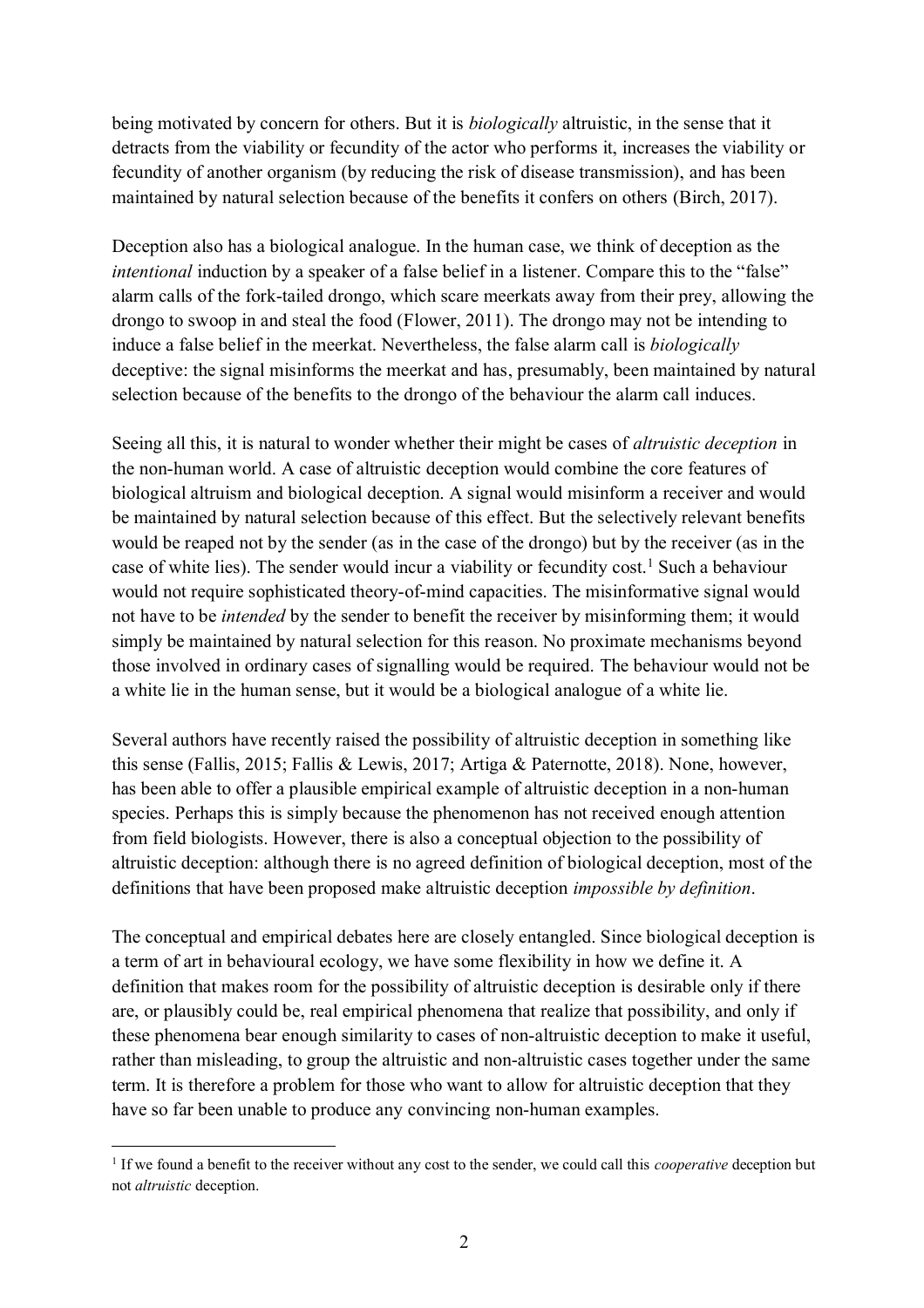My aim in this paper is to weigh into both debates at once. I want to make a plea, based on both conceptual and empirical considerations, for the possibility of altruistic deception. In Section 2, I critically evaluate existing definitions of deception. Definitions in recent literature are more or less split down the middle on the question of whether altruistic deception is impossible by definition, although a slender majority leans towards its impossibility. The reason it tends to be ruled out is that biologists want to characterize deception *without*  imputing false content to the signal, and the most natural way to do that is to replace conditions that pertain to the content of the signal with conditions that pertain to the effects on the receiver. In short, the receiver must be harmed. Definitions that don't rule out altruistic deception are diverse, but all face significant problems.

In Section 3 (and readers who just want the positive proposal, and not the evaluation of existing proposals, should skip straight to this), I propose my own definition: a definition that does not rely on imputing false content, but also avoids defining deception in terms of current effects on the receiver. Instead, my definition appeals to an explanatory asymmetry regarding the reasons why the receiver responds in the way it does. Deception, I argue, requires the *strategic exploitation of a receiver by a sender*, where "exploitation" implies that the sender elicits a behaviour in the receiver that is beneficial in a different type of situation and is expressed only because the signal raises the probability, from the receiver's standpoint, of that type of situation.

In Section 4, I turn to the question of whether altruistic deception exists in nature, offering an example of a behaviour that at least potentially meets my proposed conditions. My example is the purr call of the pied babbler (*Turdoides bicolor*). Fledglings associate purr calls with food, and adults exploit this association, in the absence of food, to lead fledglings away from predators following an alarm call (Radford & Ridley, 2006; Raihani & Ridley 2007, 2008). I conclude by considering why altruistic deception, while so familiar in humans, is apparently so rare in non-human animals. I suggest that the special kind of informational asymmetry required for cooperative or altruistic deception (whereby the sender knows more than the receiver not just about the state of the world, but also about how the receiver's interests are best served in that state of the world) requires unusual ecological circumstances.

## **2. Is Altruistic Deception Impossible by Definition?**

### **2.1 Yes!**

### *2.1.1 Maynard Smith & Harper*

Some ways of defining biological deception make altruistic deception impossible by definition. An influential example is the definition of Maynard Smith & Harper: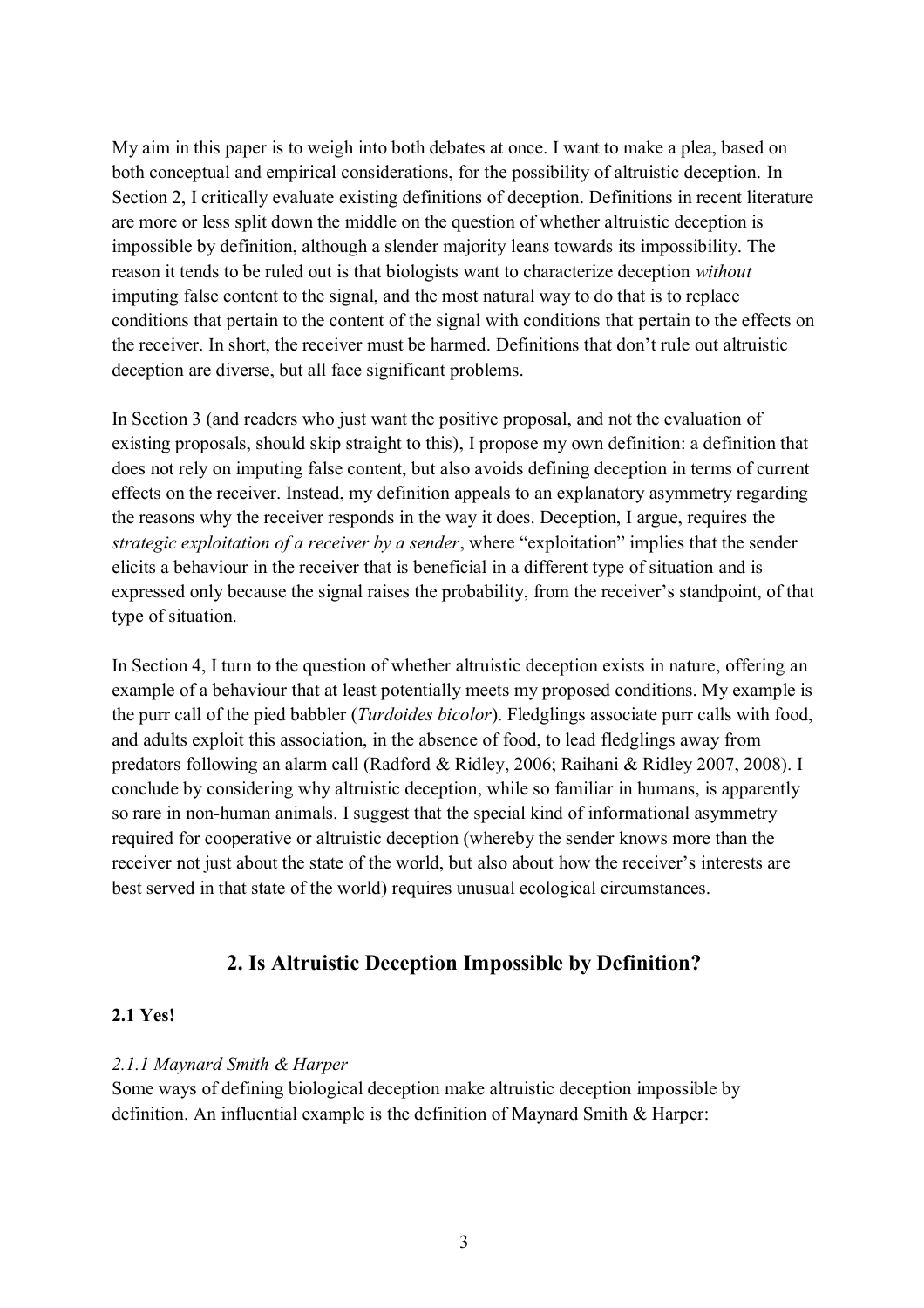Consider a signal that is given in more than one circumstance, but always produces the same response in receivers. Receivers usually benefit from their response, but deception can occur if there is another circumstance in which the same response benefits the sender at the receiver's expense. (Maynard Smith & Harper, 2003, p. 86)

The reason all cooperative deception is ruled out by this definition is the requirement that the receiver is harmed, which I take to imply a reduction in its classical Darwinian fitness (its viability and/or fecundity). Let us call any such condition a *receiver detriment* condition. On standard definitions of biological cooperation, a behaviour cannot be considered cooperative if the recipient of the behaviour is harmed by it (Hamilton, 1964; West et al., 2007; Birch, 2017).

I take it that Maynard Smith & Harper include a receiver detriment condition because, without it, their definition would be far too permissive: it would count as deception any case in which a signal is given in more than one circumstance, benefits the receiver in one circumstance (and may or may not benefit the sender), and benefits the sender in another circumstance (and may or may not benefit the receiver). Such a minimal account would count as deceptive any signalling that is mutually beneficial and involves the use of the same signal in more than one state of the world. Clearly, something must be added to this minimal account.

An intuitive suggestion is to add a *false content* condition: a deceptive signal is one that carries false content, benefits the sender, and would, if true, have benefited the receiver (cf. Searcy & Nowicki, 2005, discussed below). But Maynard Smith & Harper steer clear of this, and I think they are right to do so. I think (in agreement with Skyrms, 2010) that animal signals carry false propositional content only in special circumstances<sup>2</sup>, and that we want the notion of biological deception to apply more broadly, whether or not the signals carry false propositional content.<sup>3</sup> Hence the attraction of a receiver detriment condition.

Even without a receiver detriment condition, the *sender benefit* condition of the Maynard Smith & Harper account may be enough to rule out altruistic deception, depending on how payoffs are measured. If payoffs are measured in classical fitness, the sender benefit condition rules out altruism on the part of the sender, because altruism requires that the actor responsible for the social behaviour in question incurs a classical fitness cost (Hamilton, 1964; West et al., 2007; Birch, 2017). If the payoffs are measured in inclusive fitness, altruism is not ruled out—but calculating inclusive fitness payoffs in non-additive interactions

 $\overline{a}$ 

<sup>&</sup>lt;sup>2</sup> These are, broadly speaking, circumstances in which the population is approximating, but slightly deviating from, a *separating equilibrium* (see Birch, 2014). This account has notable rivals (e.g. Shea et al. 2017), but I suspect that any adequate account of false propositional content in animal signals will vindicate the idea that it arises only in special circumstances. For example, Shea and colleagues' account only allows for propositional content when the population is at an equilibrium (see Section 2.1.4).

<sup>&</sup>lt;sup>3</sup> We might also want the notion of biological deception to apply to states or processes that are not signals, because they don't play the right kind of mediating role between a sender and a receiver (Artiga and Paternotte 2018). Consider, for example, fixed camouflage that the sender is unable to alter flexibly. I don't discuss examples of this type here; my topic is what it takes a for a signal to be biologically deceptive.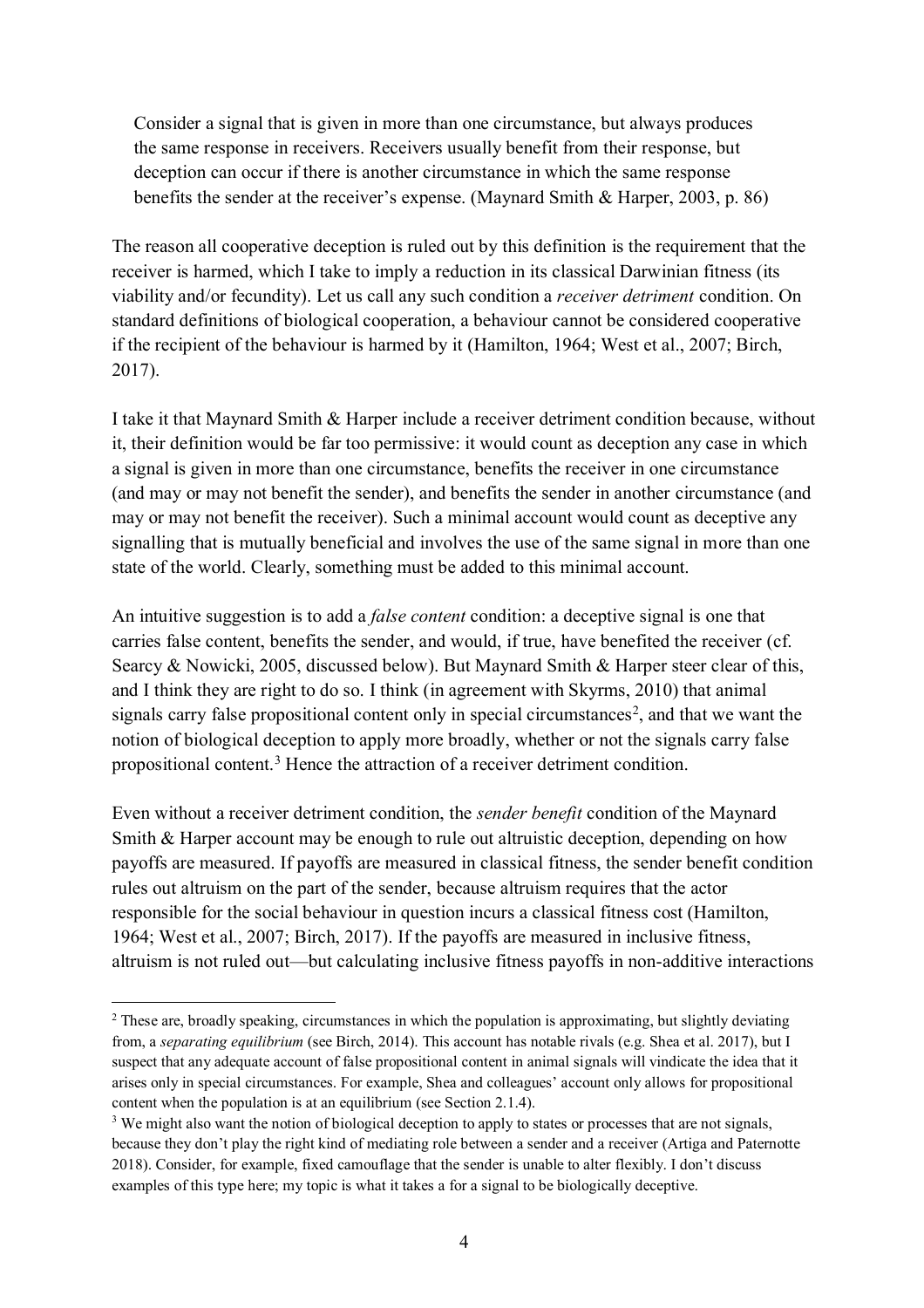such as signalling games, without double-counting, presents non-trivial technical challenges (as discussed by Birch, 2013, 2016, 2017; Okasha and Martens, 2016a, b).

### *2.1.2 Skyrms*

Skyrms (2010) starts with a definition of *misinformation* that is intentionally broader than the concept of deception:

If receipt of a signal moves probabilities of states it contains information about the state. If it moves the probability of a state in the wrong direction—either by diminishing the probability of the state in which it is sent, or raising the probability of a state other than the one in which it is sent—then it is misleading information, or *misinformation*. (Skyrms, 2010, p. 80).

The probabilities here are objective probabilities *from the receiver's standpoint*: they do not reflect the receiver's degrees of belief (it need not have any degrees of belief) but rather the objective probabilities of states of the world, conditional on the signals the receiver has received. Whether a signal *raises* or *lowers* the probability of a state of the world, from the receiver's standpoint, is evaluated by comparing the objective probability of the state *prior* to receiving the signal with its objective probability after conditionalizing on the signal.

Misinformation in Skyrms's sense encompasses signals that raise the probability of the true state of the world, but at the same time also raise the probability of a non-actual state (by, for example, ruling out all but two states). In other words, it encompasses cases in which the sender provides useful-but-ambiguous information to the receiver about the state of the world. I take it we do not want to classify *all* such signals as deceptive. Sometimes, useful-butambiguous information arises due to an information bottleneck in which there are too few signals available to allocate one signal to every state of the world. In these cases, the sender may be doing the best it can to help the receiver with the imperfect tools it has available.

To avoid classifying such cases as deception, Skyrms adds three further conditions: systematicity, sender benefit and receiver detriment. He writes:

If misinformation is sent systematically and benefits the sender at the expense of the receiver, we will not shrink from following the biological literature in calling it *deception*. (Skyrms, 2010, p. 80)

Skyrms suggests in a footnote that "not much hangs" on whether the receiver detriment condition is included. He suggests we could use the terms *weak* and *strong* deception, using the latter to mark those cases involving receiver detriment. The category of weak deception would then be very broad, encompassing all cases of useful-but-ambiguous information that systematically generates a benefit to the sender. Weak deception could be cooperative, but could it be altruistic? As noted above, this depends on how payoffs are measured. If payoffs are measured in classical fitness, the sender benefit condition alone rules out altruistic deception.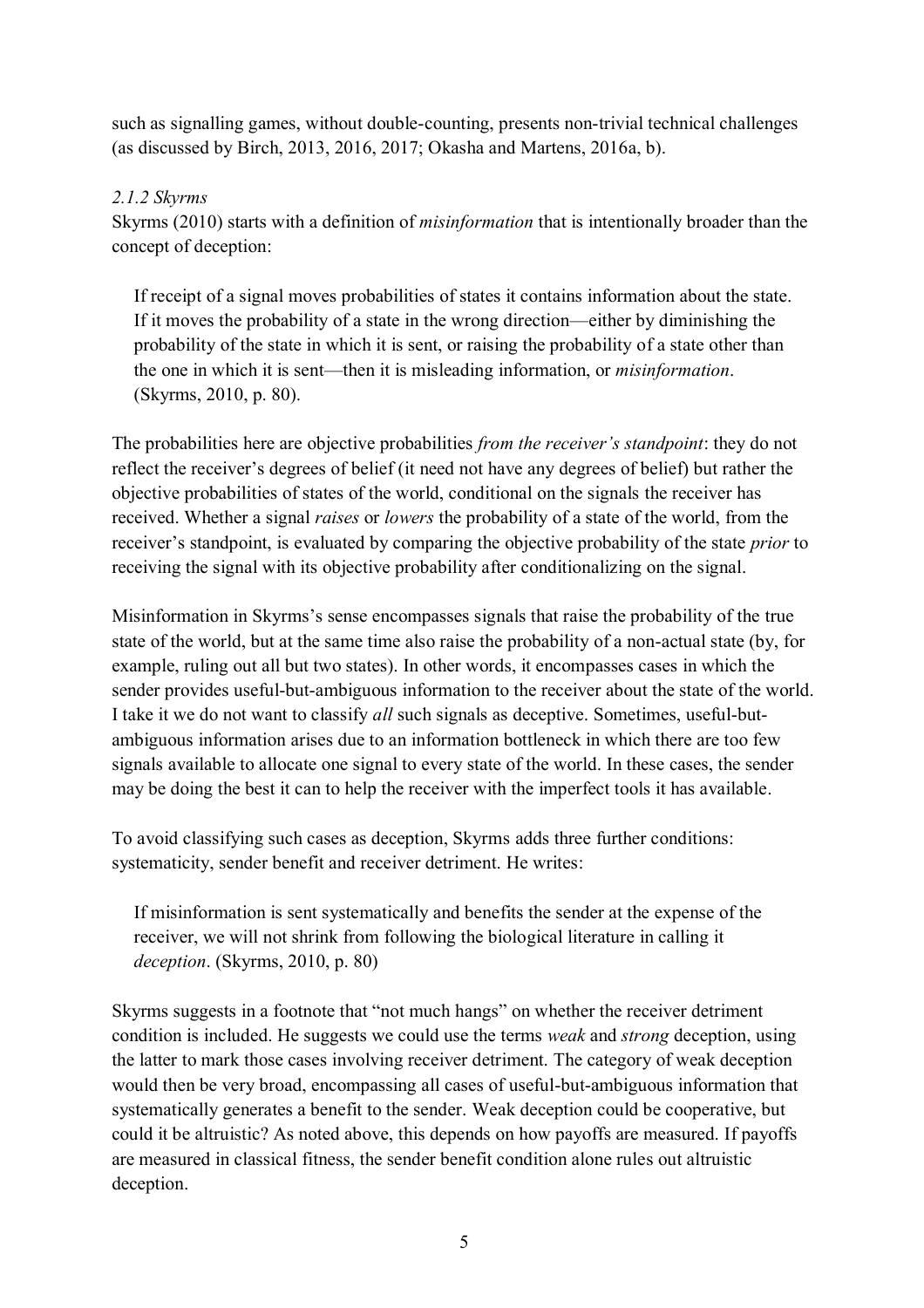### *2.1.3 McWhirter*

McWhirter (2016) argues that we should replace the *misinformation* component of Skyrms's account with *misuse*. For McWhirter, a signal is misused by a type of sender if, conditional on it being sent by that type of sender, it shifts probabilities differently to the way it shifts probabilities when sent by the average sender.

Because McWhirter endorses Skyrms's sender benefit and receiver detriment conditions, his account rules out cooperative or altruistic deception, while allowing for a much broader category of cooperative or altruistic misuse. However, this broader category will include cases in which a sender misuses a signal only because it has found a way of conveying *more* information to the receiver (e.g. perhaps it has overcome an information bottleneck to which the average sender is subject). Misuse alone is too broad to mark out a category of deception, yet the narrower category of receiver-harming misuse cannot be cooperative or altruistic.

### *2.1.4 Shea et al.*

Shea et al. (2017), unusually, define deception in terms of sender benefit, receiver detriment *and* false propositional content:

We understand deception to occur when a message with a false content is sent and the receiver is induced to behave in a way that benefits the sender and harms the receiver. (Shea et al., 2017, p. 18)

Because Shea et al. require false propositional content for deception, their account has the drawback that it only allows for deception in a narrowly circumscribed set of cases. Given their account of propositional content, determinate propositional content exists only when the population is at an evolutionary equilibrium. There is no scope here for away-fromequilibrium deception.

Leaving this concern aside, it is puzzling that Shea et al. include a receiver detriment condition in addition to a false content condition, since the usual motivation for a receiver detriment condition is narrow down the category of deception *without* requiring the attribution of false content. This leads to the question: if we were to strike out the receiver detriment and sender benefit conditions, and take false content alone (in the sense of Shea et al.) to be constitutive of deception, might the Shea et al. definition be compatible with altruistic or cooperative deception after all?

To find out, we first need to understand the basis on which Shea et al. attribute false content to a signal. They offer a subtle way of attributing content based on the payoffs attained by sender and receiver. We first consider the "baseline" payoffs for sender and receiver, which are the payoffs attained if the receiver performs the behaviour that maximizes expected payoff without conditionalizing on any signal. We can then ask, for any particular signal *S*, whether its transmission in a given state of the world *X* induces a behaviour in the receiver that leads to an "above-baseline" payoff for both parties. If it does, we can say that *X* is part of the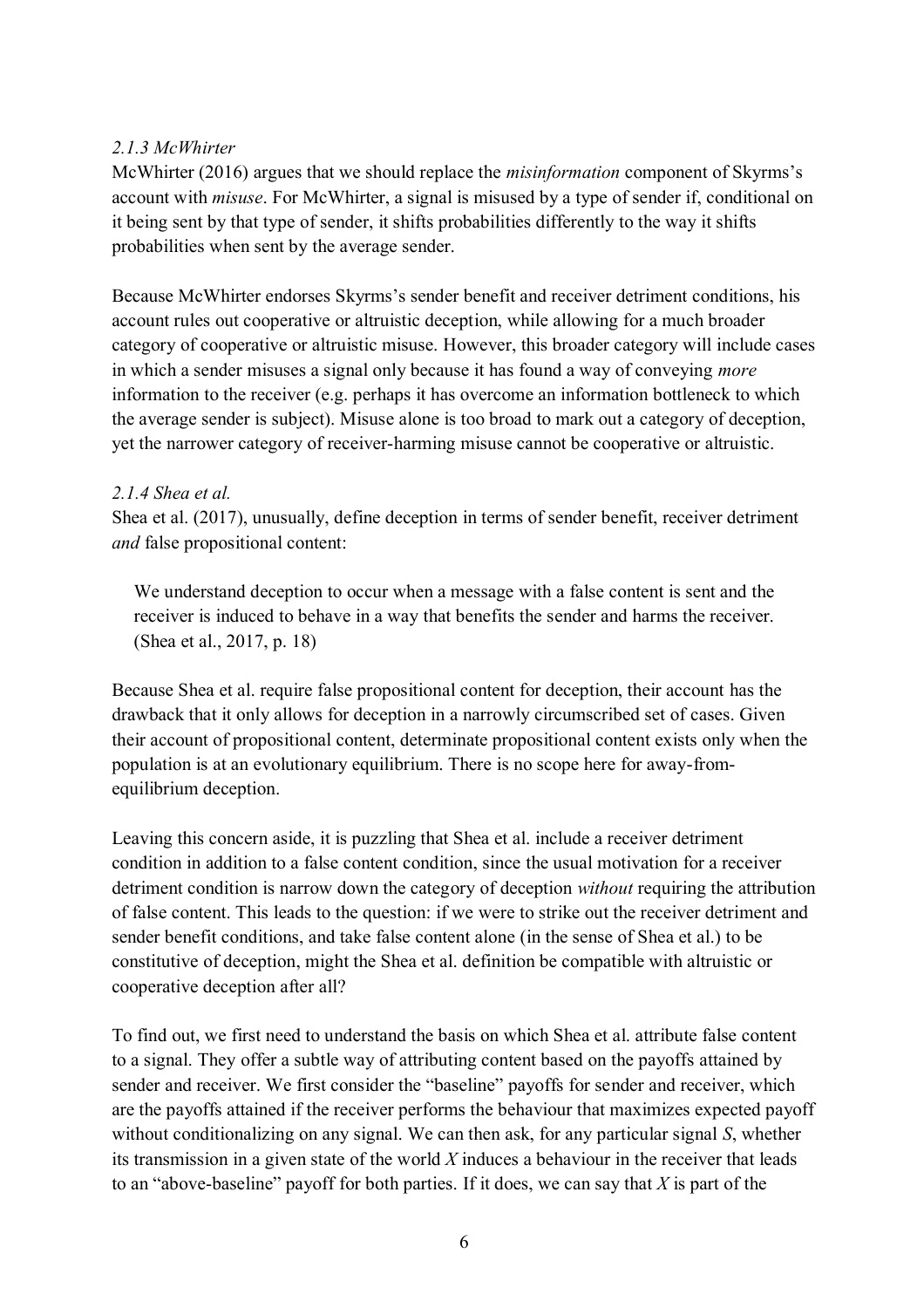content of *S*. The overall content of *S* is the disjunction of states in which it leads to abovebaseline payoffs. If *S* is then sent in a state of the world in which it fails to lead to abovebaseline payoffs, we can say it carries false content. For example, an alarm call that *would* lead to above-baseline payoffs in the presence of a leopard, but which does not lead to abovebaseline payoffs in the absence of a leopard, can be said in the latter case to be falsely representing the presence of a leopard.

On close inspection, this procedure for attributing false content, combined with a definition of deception that counts false content alone as sufficient for deception, allows for cooperative or altruistic deception when both of the following conditions obtain:

- i. Sending *S* in *X* benefits the receiver (in the sense of raising its payoff in comparison with what it would otherwise have been) but does not lead to above-baseline payoffs for both sender and receiver.
- ii. There is some other state (or disjunction of states) of the world, *X*′, such that sending *S* in *X*′ does lead to above-baseline payoffs for both sender and receiver.

In these circumstances, the signal will falsely represent  $X'$ , but it will benefit the receiver by doing so. I suggest, therefore, that Shea et al. can be more open to the possibility of cooperative or altruistic deception than their official definition of deception suggests.

## **2.2 No!**

## *2.2.1 Searcy & Nowicki*

Accounts of deception that omit a receiver detriment condition have drawbacks of their own. A notable example is the definition of Searcy & Nowicki (2005, p. 5), who define deception as occurring when:

- 1. A receiver registers something *Y* from a signaler;
- 2. The receiver responds in such a way that
	- a. Benefits the sender and
	- b. Is appropriate if *Y* means *X*; and
- 3. It is not true that *X* is the case.

This is an example of account that defines deception in terms of imputed false content (*X* denoting the proposition in question), without providing clear conditions for attributing content to signals, and can be criticized on these grounds. If we want a concept of deception broad enough to cover cases where no determinate propositional content can be attributed to the signal, we must define deception in other terms (Skyrms, 2010, p. 76).

It can also be criticized for its reliance on "appropriateness". In saying that the receiver's response is "appropriate if *Y* means *X*", Searcy and Nowicki avoid explicitly requiring that *Y* means *X*, which may initially seem to be a virtue of the account. But, taken literally, the condition is far too permissive. Fleeing would be an appropriate response to an alarm call if that alarm call meant "a 4x4 full of poachers is coming", but the call is not thereby deceptive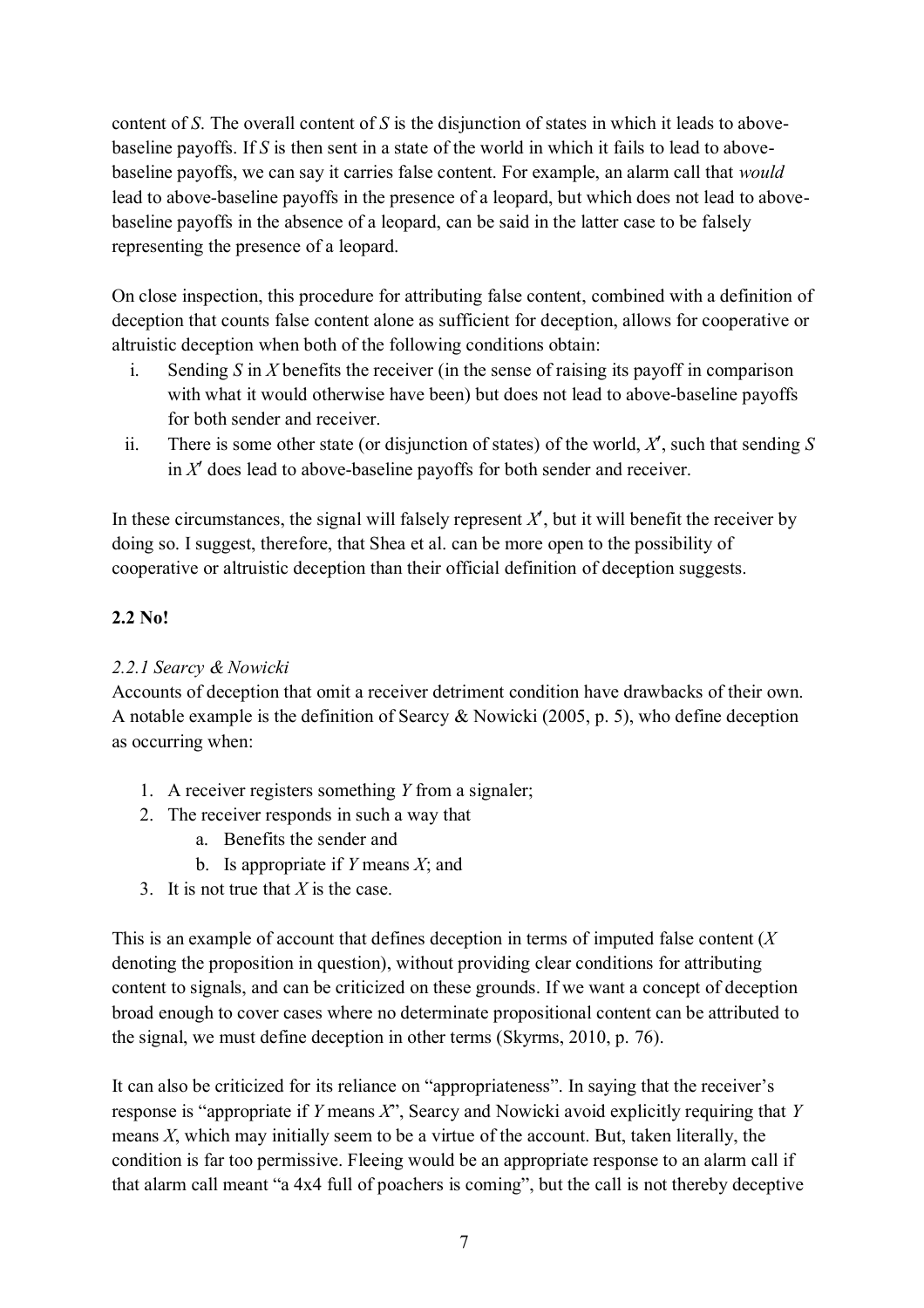in all cases in which the sender benefits and no 4x4 full of poachers is nearby. What matters for deception is the signal's actual content, not whether there is a possible content that would rationalize the receiver's response.

### *2.2.2 Artiga & Paternotte*

Artiga & Paternotte (2018) define a deceptive state (or signal) as a state (or signal) with the *function* of causing a misinformative state, where function is defined along the lines of an etiological theory of function: a signal that has the function of causing a misinformative state is one that has, in recent history, been selected-for because of the fitness consequences of the misinformative state it induces in the receiver. <sup>4</sup> Since these consequences may or may not include receiver detriment, the account is compatible with altruistic or mutually beneficial deception, as Artiga & Paternotte emphasize.

The implications of this proposal depend on what is meant by "a misinformative state". Artiga & Paternotte do not endorse any particular account. At face value, talk of misinformative states may suggest that the receiver possesses a belief-like representation of the world that can be evaluated as true or false, restricting the scope of the account to animals with such representations. However, the requirement might be read more minimally as requiring merely that there is some internal state of the receiver, INT, such that  $P(X | INT) < P(X)$ , where *X* is the actual state of the world, or  $P(X | INT) > P(X')$ , where X' is some non-actual state of the world. This could be a perceptual, neural or even biochemical state that need not be belieflike. A deceptive signal is one with the function of causing the receiver to possess such a state. Artiga & Paternotte (2018, p. 592) seem to lean towards this more minimal reading. To be clear, Artiga and Paternotte do not explicitly endorse this or any other account of misinformation; but it is an example of a possible account of misinformation with which their basic proposal could be combined.

The drawback is that the resulting concept of deception is too permissive: it makes altruistic or mutually beneficial deception too easy, by classing as deceptive exactly the sort of mutually beneficial, useful-but-ambiguous signalling in cases of information bottlenecks that needs to be ruled out. Suppose that, due to an information bottleneck, the same signal is sent in two states, *X* and *X*′. Whichever of these states obtains, the internal state of the receiver induced by the signal, INT, will be misinformative in Skyrms's minimal sense, since, although it raises the probability of the actual state of the world, it also raises the probability of a non-actual state. If we add that the signal also has the function of causing INT, all of Artiga & Paternotte's conditions for deception are met.

### *2.2.3 Fallis & Lewis*

Fallis & Lewis (2017) argue that all of the preceding accounts fail to appreciate the significance of *accuracy* to deception. A deceptive signal, they propose, is one that benefits the sender by shifting the probabilities of states of the world, from the standpoint of the

l <sup>4</sup> On etiological theories of function, see Wright (1976); Millikan (1984); Neander (1991); Godfrey-Smith (1994).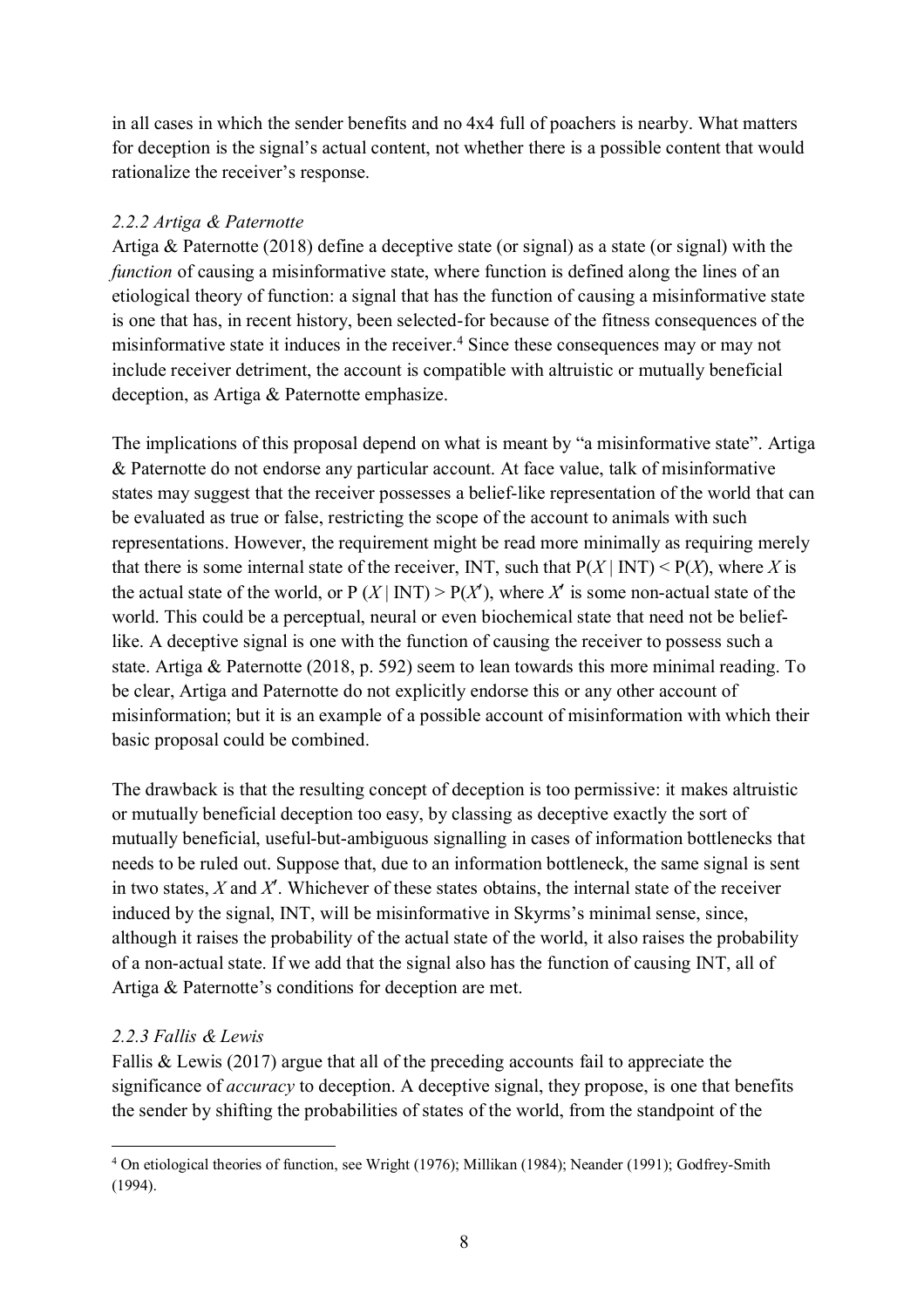receiver, in a way that reduces their accuracy. Generally speaking, signals that shift probability away from the true state of the world, and towards a non-actual state, will reduce accuracy, but the precise relation between probabilities and accuracy is subtle and depends on the formal accuracy measure one uses. This ties the literature on biological deception to formal epistemology, in which one major on-going debate concerns the best formal measure of accuracy (e.g. Joyce, 1998; Pettigrew, 2016).

The connection to formal epistemology might be seen as an advantage or a drawback, depending on how hopeful one is that epistemologists will converge on an agreed measure of accuracy. Their preferred measures are "proper scoring rules", such as the Brier rule, the log rule and the spherical rule, which were originally developed by statisticians for evaluating the accuracy of forecasts (e.g. weather forecasts). These rules are "proper" in the sense that they are uniquely optimized by probability distributions that line up with objective chances. But these scoring rules often disagree with each other in realistic cases, and epistemologists cannot agree on the correct scoring rule, nor can they agree on what it is that makes a proper scoring rule (as opposed to some other scoring rule) the right way to measure accuracy. Many of the key players in the debate insist that the justification for the one true scoring rule, whatever it is, must be a *non-pragmatic* justification, or else arguments for Bayesian principles based on scoring rules are no better than traditional pragmatic arguments. Such a justification remains elusive, and the possibility of such a justification remains contentious.

In the absence of a single agreed measure, one can still find (as Fallis & Lewis do) cases in which a signal reduces accuracy by the lights of any reasonable measure. But it is unclear how to handle cases in which a signal reduces accuracy according to one rule but not according to another. Perhaps more seriously, given that our aim here is develop a concept of *biological*  deception, it is unclear how biologists are to go about applying an accuracy measure in the field. If the aim here is a concept of deception justified by its utility in guiding inquiry in behavioural ecology, it seems advisable *not* to require an assessment of the receiver's probability distribution using a proper scoring rule.

Fallis & Lewis's proposal also faces notable problem cases. Skyrms's paradigm case of biological deception is mimicry in the firefly genus Photuris. Photuris will mimic the mating signal of a female firefly of the genus Photinus, use it to lure in Photinus males, and eat them. Skyrms asks, rhetorically, "I would say that this qualifies as deception, wouldn't you?" (Skyrms, 2010, p. 75). Fallis & Lewis have to answer that it would not (Fallis & Lewis, 2017, pp. 10-11). Photuris's mating signal rules out one state of the world from the receiver's standpoint (a state in which there is no Photinus and no Photuris nearby) and raises the probability of both a nearby Photinus female and a nearby Photuris. Probabilities, conditional on the signal, are more, not less, accurate than the unconditional probabilities, according to any of the usual measures of accuracy, because one possible state of the world has been correctly ruled out. This is not a decisive consideration, but it does indicate a significant misalignment between Fallis & Lewis's proposal and biological practice, since biologists take cases of this general type to be among the core examples of biological deception.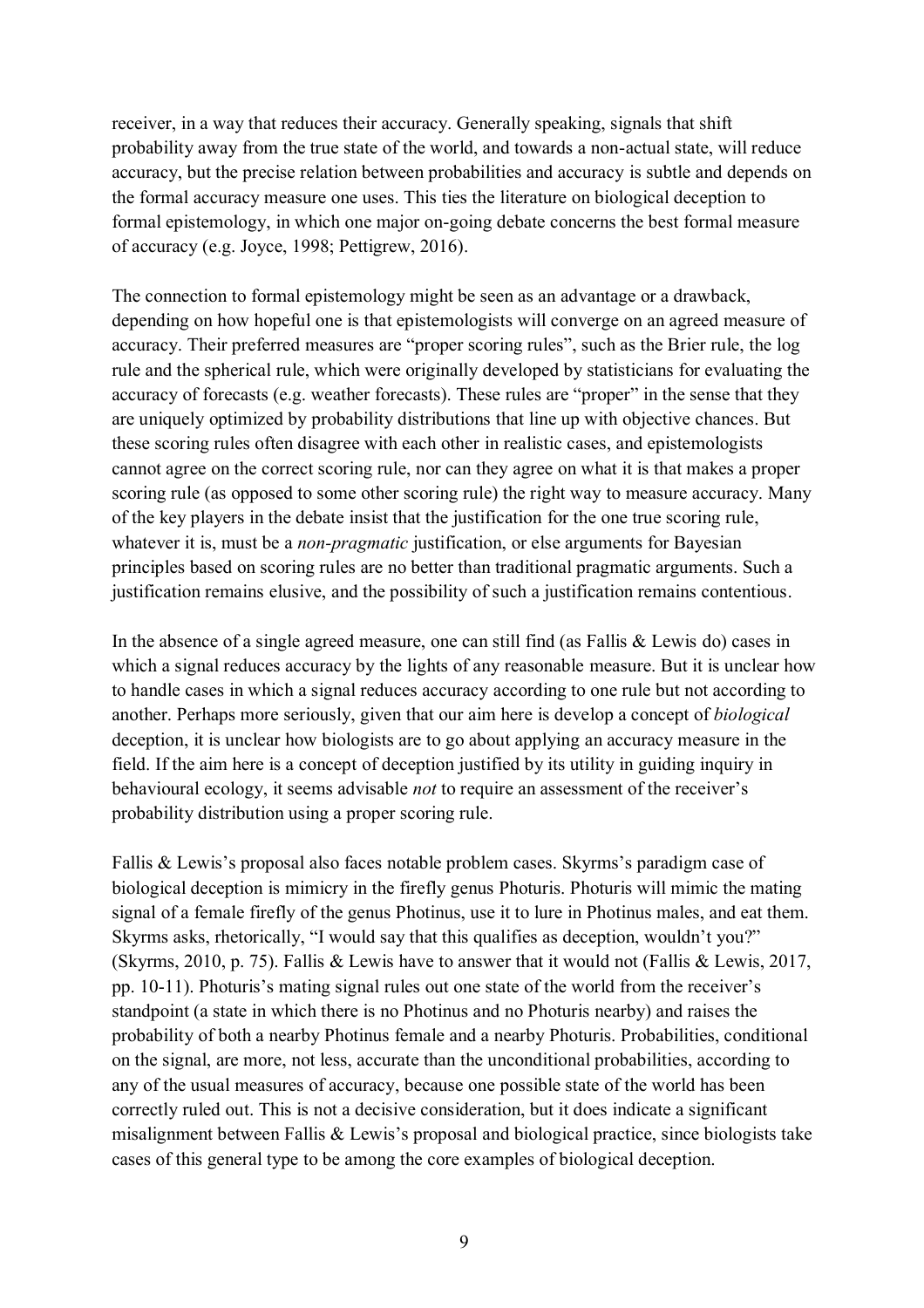## **3. A Synthesis: Strategic Exploitation of Receivers by Senders**

All else being equal, I side with the "No!" camp: I think we should prefer a definition of biological deception that does not rule out cooperative or altruistic deception *a priori*. To explain why, I need to say something about the criteria for evaluating a definition of a theoretical term. Compatibility with our pre-theoretical intuitions, or otherwise, is of little relevance: there should be some rationale for co-opting an ordinary language term, but we should not be concerned if its usage as a term of art in behavioural ecology departs significantly from its ordinary usage (cf. altruism, spite, cooperation). So, the fact that there can *intuitively* be cases of altruistic deception is not a strong objection to definitions that rule it out. 5 It is a more serious problem if the definition fails to encompass cases, such as the Photuris/Photinus case, that biologists regard as core examples of biological deception. But alignment with our ordinary, pre-theoretical intuitions about deception is of no great significance.

What *does* matter, however, is that a theoretical term is able to *guide inquiry in productive ways*. <sup>6</sup> Maynard Smith & Harper, Skyrms and McWhirter all start with a basic platform that is too broad to capture biological deception, and then add sender benefit and receiver detriment conditions as a way of narrowing the extension of the concept. An account of this type is guiding inquiry in a particular way: it says, to identify biological deception, first look for the minimal feature of the broader category (signals sent in more than one circumstance, misinformative signals, or misused signals), and then look for sender benefit and receiver detriment. Such an account guides us away from looking for cases that substantially resemble non-cooperative cases of biological deception but in which the receiver benefits from being deceived, or in which the sender is harmed by the deception. If there are such cases (on this, see Section 4), definitions of this type will guide researchers away from finding them. If any such behaviours are found, researchers will be led to describe these deception-like behaviours in other terms, obscuring their similarity to non-cooperative cases of deception and obstructing a productive line of inquiry.

This is not a decisive consideration, but it is a consideration that matters. All else being equal, we should prefer a definition of a theoretical term that does *not* obstruct a productive line of inquiry. Of course, all else may not be equal. But this consideration gives us reason to look for other ways of defining deception that allow us to talk about cooperative and altruistic deception as genuine empirical possibilities (a point also made by Artiga & Paternotte, 2018 and Fallis & Lewis, 2017).

 $\overline{a}$ 

<sup>&</sup>lt;sup>5</sup> On this point I disagree with Artiga & Paternotte (2018) and Fallis & Lewis (2017).

<sup>6</sup> Compare, in this context, recent arguments for using a concept of "reciprocal causation" in preference to Mayr's (1961) "proximate-ultimate" distinction. These arguments share my pragmatic evaluation criterion: reciprocal causation is defended on the grounds that it steers inquiry in productive ways (Laland et al., 2011).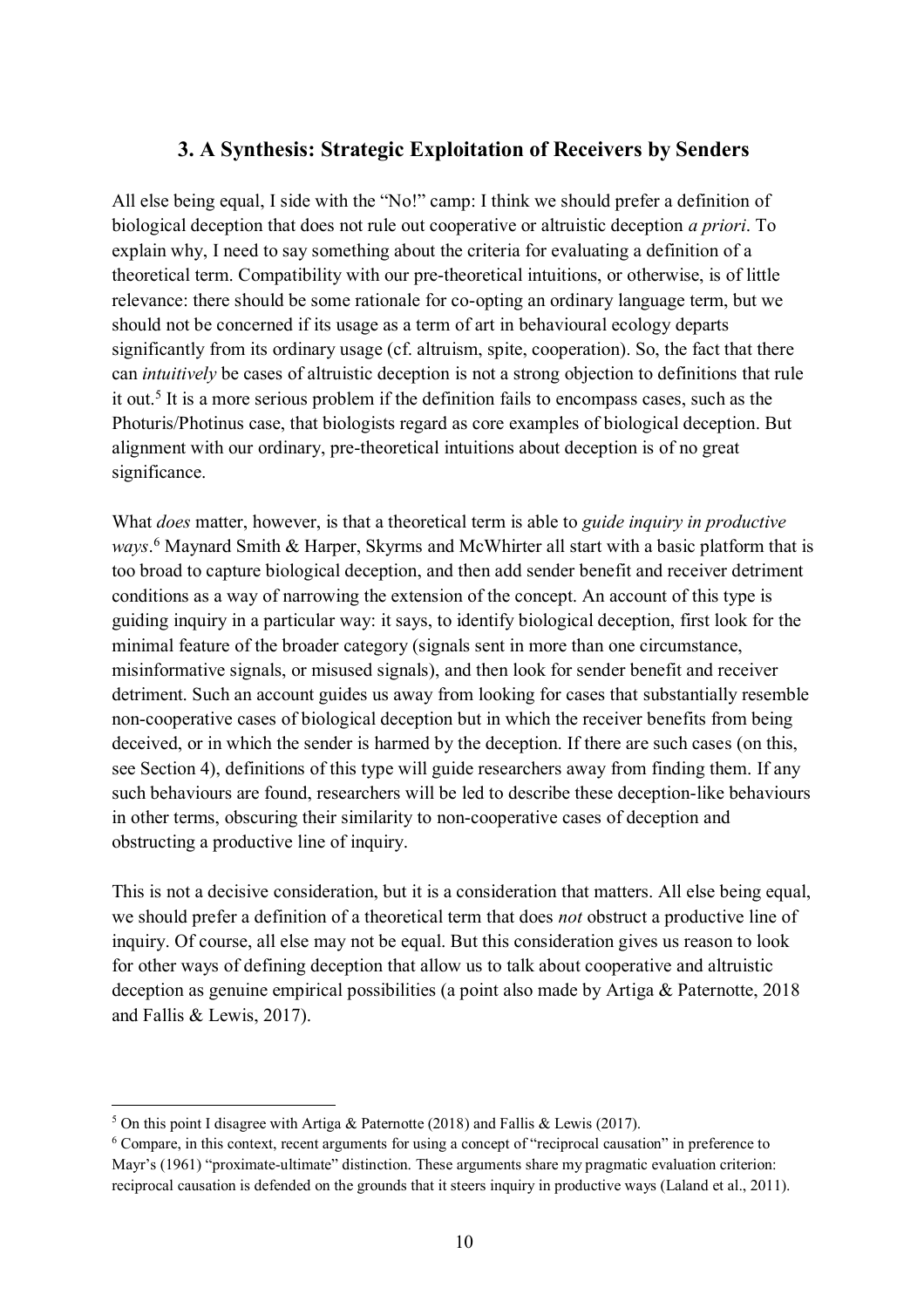We have seen, however, that existing accounts of deception that aim to make room for the possibility of altruistic deception face problems of their own. They require us to impute false content to signals on unclear grounds (Searcy & Nowicki), or they fail to rule out cases in which the sender informs the receiver as best it can with imperfect tools (Artiga  $\&$ Paternotte), or they fail to rule *in* cases in which a sender exploits a receiver while also raising the probability of the true state of the world (Fallis & Lewis).

Is there any way to synthesize the insights of all these accounts to create a definition that captures the core features of biological deception *without* ruling out altruistic deception *a priori*? Such an account would have to capture what is deceptive about Photuris luring Photinus, while also capturing what is non-deceptive about a sender conveying partial information only because its tools are limited. Moreover, it would have to do this without introducing sender benefit and receiver detriment conditions, and without requiring false propositional content.

Here is a proposal. What cases of deception have in common, and what sets them apart from cases of non-deceptive signalling, is the *strategic exploitation* of receivers by senders. Recognizing the importance of exploitation pulls us towards introducing a receiver detriment or false content condition; but there is another, more minimal way to capture the relevant kind of exploitation. In a case of deception, a signal *S*, sent in a state of the world *X*, induces a behaviour *B* in a receiver.<sup>7</sup> The functional explanation for why the receiver responds to the signal by expressing *B* is that *B* is beneficial in some other state of the world, *X*′, and *S* raises the probability of X<sup>'</sup> from the receiver's standpoint (that is, the signal is such that  $P(X'|S)$ ) P(*X*′)). *The sender strategically exploits an adaptive disposition in the receiver by raising the probability, from the receiver's standpoint, of a non-actual state of the world.*

Strategic exploitation in this sense does not require that the receiver is *harmed* by expressing *B* in *X*. The core feature of the pattern is an *explanatory asymmetry*: the functional explanation for why *B* is expressed in *X* is that it benefits receivers in another state of the world,  $X^{\prime}$ .<sup>8</sup> The possibility of *B* also benefiting the receiver in *X* is not logically ruled out: what matters is that any benefit to the receiver in *X* is not part of the *explanation* for why the receiver expresses *B* in *X*.

The relevant sort of "explanation" here is functional (or teleological) explanation in the sense of Wright (1976) and Neander (1991): to say that the benefit to the receiver of expressing *B* in *X*′ explains its expression in response to *S* is to say that the *past consequences* of expressing *B* as a response to *S* in *X*′ have fed back into a process of natural selection or learning in such a way as to be partly responsible for the receiver's current performance of *B*. It is to say, in

 $\overline{a}$ 

<sup>&</sup>lt;sup>7</sup> Linking deception to action in this way implies that a signal cannot be deceptive if the receiver fails to respond. Thus "deceive" here is interpreted (as in Shea et al., 2017) as a "success verb", a verb that implies the successful completion of the process it describes.

<sup>&</sup>lt;sup>8</sup> This part of the proposal is reminiscent of (and probably inspired by) Fodor's (1987) "asymmetric dependence" theory of content, developed in a rather different context to solve a rather different problem.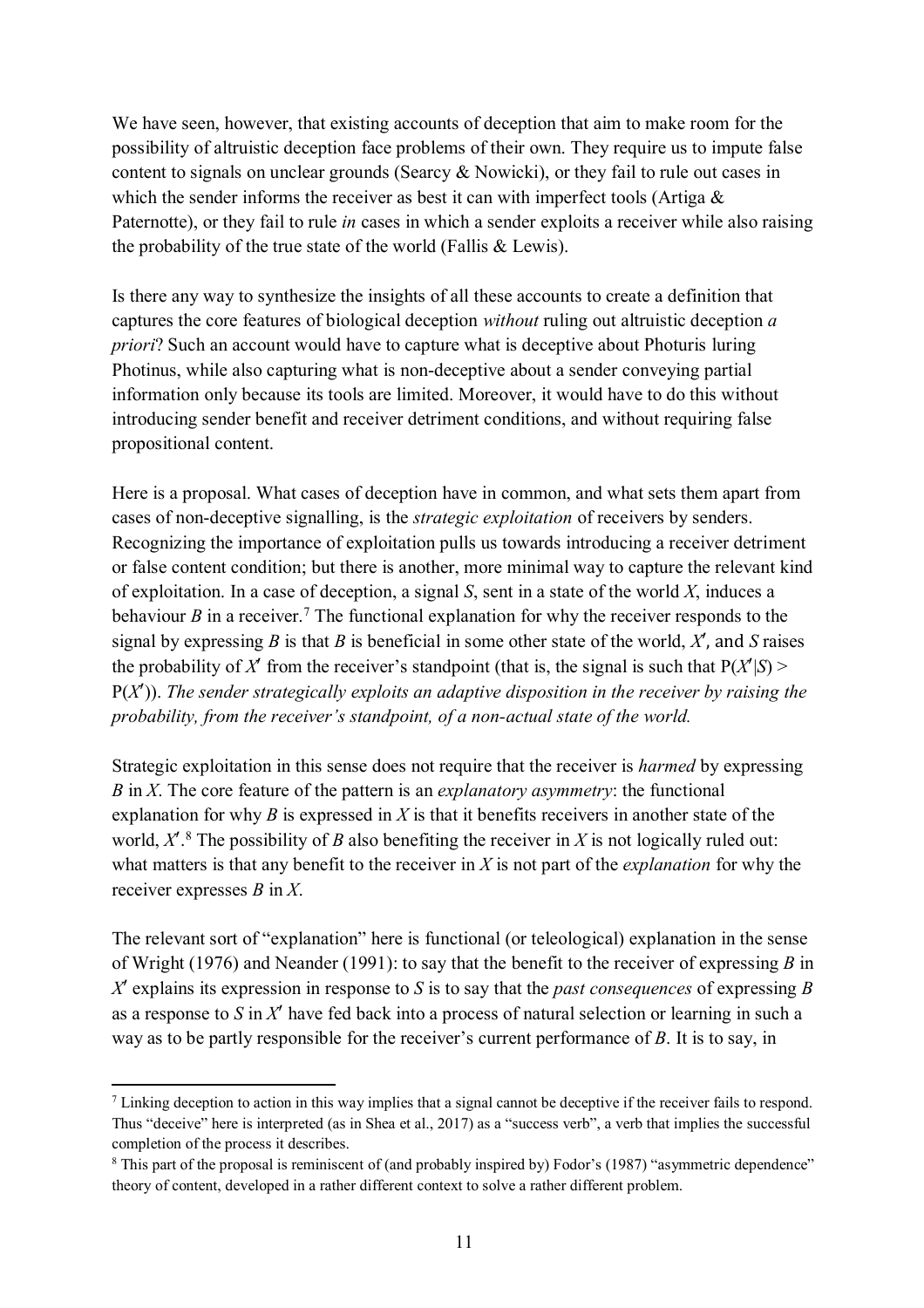Wright's memorable phrase, that there is a *consequence-etiology* behind the expression of *B* in  $X'$ . There is an explanatory asymmetry between the two uses of the signal if the same cannot be said of  $X$ : that is, if there has been no feedback from expressing  $B$  in  $X$  to a process of natural selection or learning.

This asymmetry is related to, but not the same as, Godfrey-Smith (2011) and Shea and colleagues' (2017) distinction between maintaining (or stabilizing) and non-maintaining (or destabilizing) uses of a signal. The explanatory asymmetry to which I am appealing concerns the (evolutionary or learning) history of the signal, not its current effects. On my account, a signal may still be deceptive, and exploit the adaptive dispositions of the receiver, even if it benefits the receiver on the occasion in question. This is what happens in cases of altruistic or cooperative deception, for which the account is intended to allow.

It is not even necessary, I contend, that the sender benefits. What is required is that the signal is sent in *X strategically*, which is to say simply that it is sent as part of the sender's strategy (cf. Skyrms's "systematicity" requirement). The need to capture the strategic element of deception is what motivates a sender benefit requirement, but the requirement is too heavyhanded: a strategy need not benefit the actor who implements it. A strategy is any pattern of behaviour that can be transmitted, by some inheritance system or other, down the generations, and that can be characterized with conditionals of the form "If in context *C*, perform behaviour *B*" (Maynard Smith, 1982; Birch, 2017). Strategies, not individual actions, are the main explanatory targets of behavioural ecology. What matters for our purposes is that some signals are sent *as parts of strategies* and some are not. The ones that are not are mere accidents or one-offs: there is no transmissible pattern to them, and they are of no particular interest to behavioural ecologists. The notion of biological deception is intended to pick out a particular aspect of a strategy.

To rule out cases in which a behaviour is induced in the receiver as a mere by-product of a strategy with a completely unrelated function, we should require that strategy has been maintained by selection at least in part because of the payoffs conferred by the receiver's performance of *B* in *X*. However, we need not require that the relevant payoffs are conferred *on the sender* as opposed to the receiver. Given a background theory of function that ties function to recent selection history, this amounts to saying that eliciting the performance of *B* in *X* must be part of the strategy's function (and this is a point of agreement with Artiga  $\&$ Paternotte, 2018). But since such theories of function are not universally accepted, I prefer to formulate the relevant condition without using the word "function".

The *sender strategy* and *receiver exploitation* elements of deception are combined in the following account:

A signal *S*, sent in a state of the world *X*, is *biologically deceptive* if and only if:

#### *Receiver exploitation conditions:*

a) Sending *S* in *X* elicits some behaviour *B* in the receiver.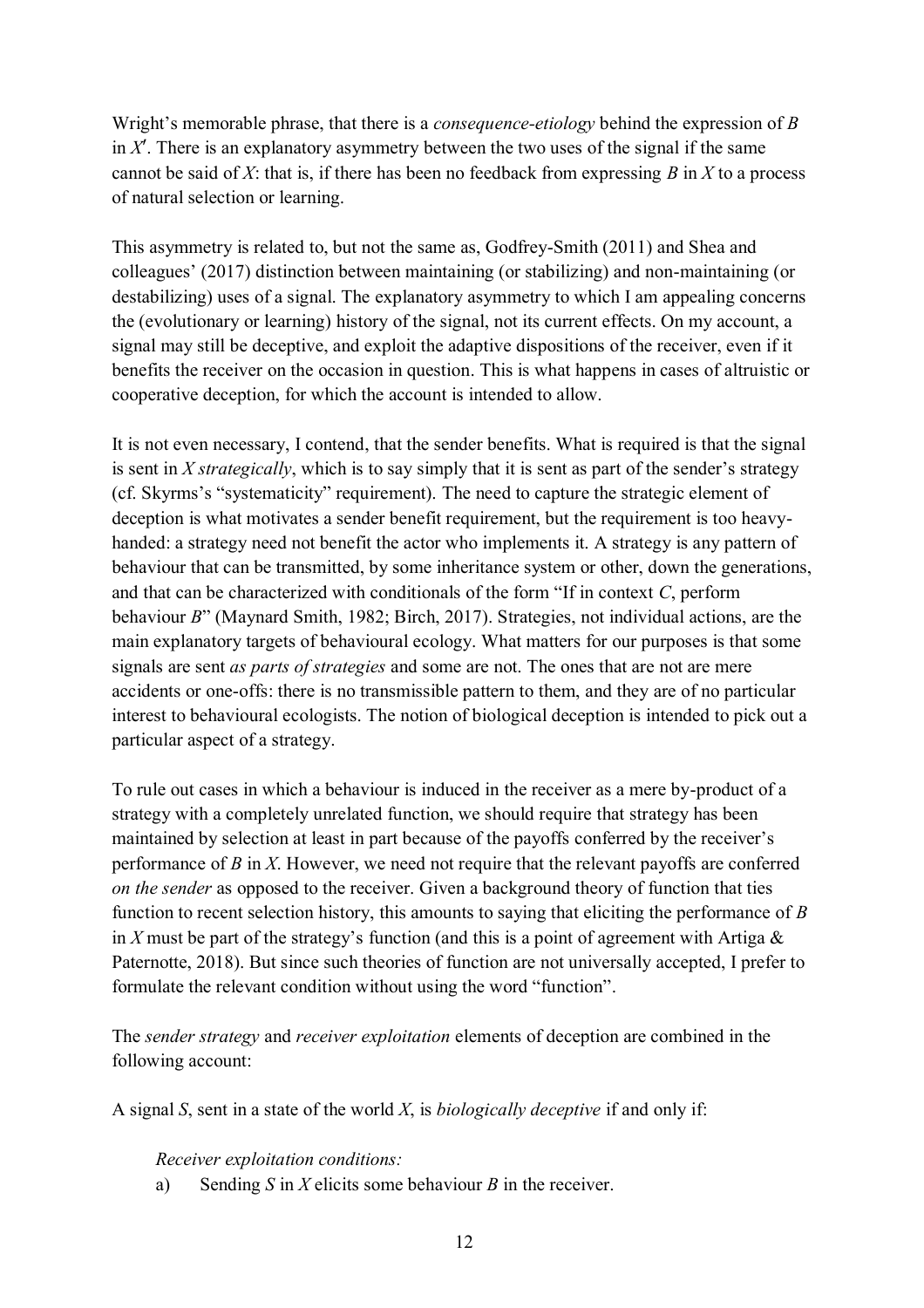b) *S* elicits *B* in *X* not because *B* benefits receivers in *X*, but because (i) *B* benefits the receiver in some other state of the world,  $X'$ , and (ii)  $P(X'|S) > P(X')$ .

#### *Sender strategy conditions:*

- c) *S* is sent in *X* as part of a strategy.
- d) The sender's strategy has been maintained by selection at least in part because of the payoffs conferred by receivers' performance of *B* in *X*.

Does this account have the features we wanted it to have? The account captures what is deceptive about Photuris: a signal, sent as part of a strategy, exploits an adaptive disposition in the receiver (mating behaviour) by raising the probability, from the receiver's standpoint, of a non-actual situation (the presence of a potential mate). The account also captures what is non-deceptive about cases in which the sender is merely constrained by an information bottleneck. In these cases, the explanation for the receiver's behaviour is that it is advantageous in both of the states indicated by the signal. The signal is not deceptive because the crucial explanatory asymmetry is not present.

Because the account avoids a sender benefit or receiver detriment condition, it makes conceptual room for the possibility of cooperative or altruistic deception. We can now ask: are there empirical examples that actually occupy that room? In other words, are there empirical cases in which a sender strategically exploits an adaptive disposition in the receiver by raising, from the receiver's standpoint, the probability of a non-actual situation… to the receiver's *benefit*?

# **4. Cooperative Deception in Pied Babblers**

The southern pied babbler (*Turdoides bicolor*) is a bird species found in the dry savannah of southern Africa. Pied babblers are cooperative breeders, living in family groups of 3-10 adults and their offspring. Amanda Ridley's Pied Babbler Research Project has studied a fully habituated population of these birds in the Kalahari Desert since 2003, providing numerous insights into their behaviour and one potential example of cooperative, and perhaps altruistic, deception.

Adult pied babblers give a "purr call" when feeding nestlings and fledglings (Radford & Ridley, 2006). The nestlings, by the age of 14 days, learn to associate this call with food. This learned association causes the nestlings to express begging behaviour. Support for the claim that nestlings associate the purr calls with food comes from evidence that their responses to the purr calls are hunger-dependent: they are more likely to beg when they have not recently fed (Raihani & Ridley, 2007). Support for the claim that the association is learned, rather than innate, comes from evidence that exposing the nestlings to playbacks of purr calls every time an adult brings food will increase the speed with which they develop the association (Raihani & Ridley, 2008). Raihani and Ridley argue that this may be interpreted as a basic form of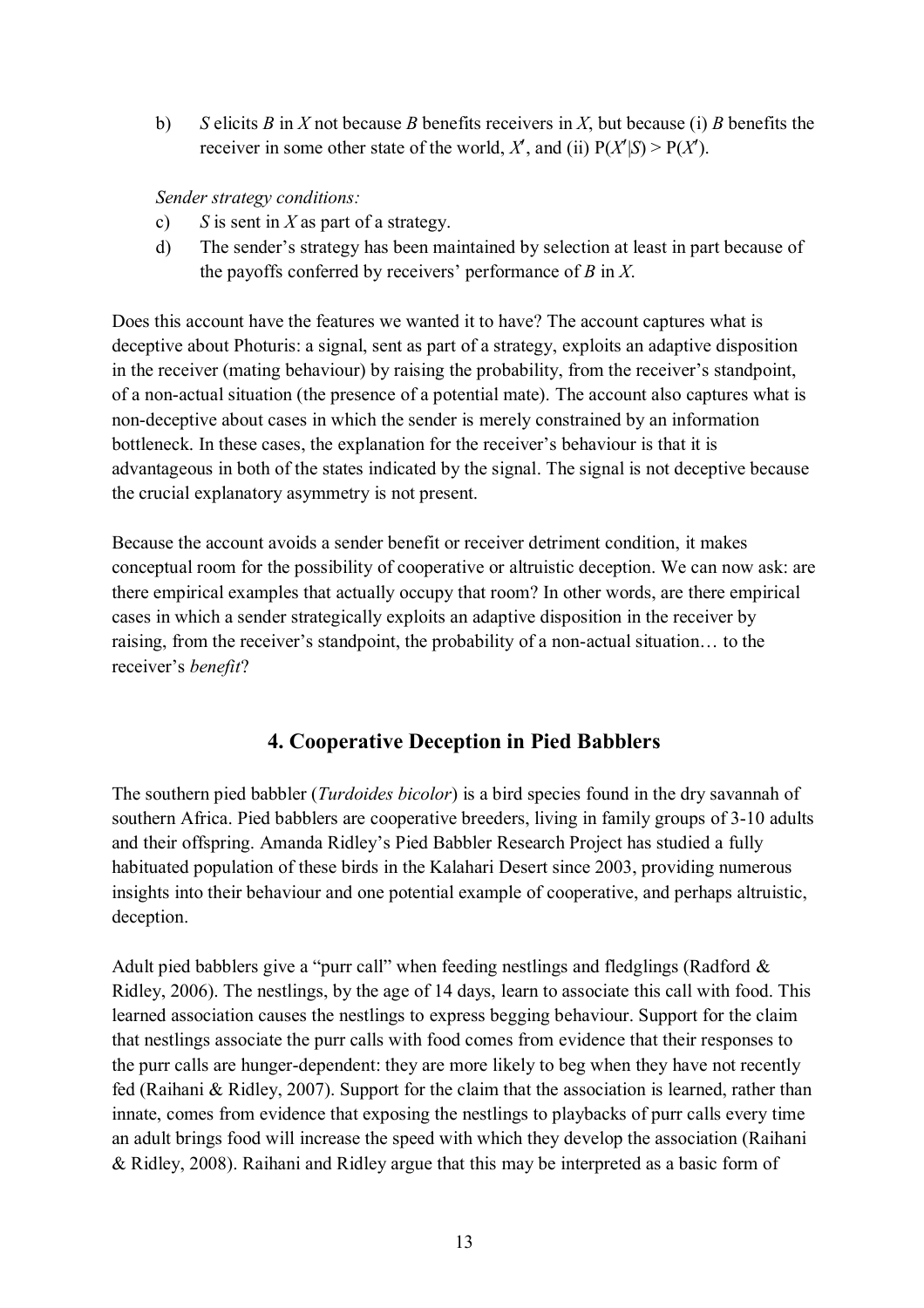teaching, since the most plausible function of the purr calls made during feeding is to facilitate the learning of an association between purr calls and food, which is then useful during the fledgling phase. Teaching or not, it is a form of active classical conditioning of nestling behaviour by adults.

So far, the purr call sounds like a normal case of honest signalling. But in the days immediately after the offspring have fledged (i.e. left the nest), and especially on the day of fledging itself, adults use these same purr calls in other contexts, in the absence of food (Raihani & Ridley, 2007). They give the same calls when moving between foraging sites, inducing the fledglings to follow (Radford & Ridley, 2006). In these contexts, the call might still be interpreted as meaning "food here!", albeit in a broader sense than previously. More strikingly, however, the adults also use the purr call in the minutes immediately after an alarm call (Raihani & Ridley, 2007). These post-alarm purr calls induce the fledglings to move towards the adult, away from the nest and away from where the predator has been seen.

The use, in the absence of food, of a call that the fledglings associate with food, in order to induce them to move away from a predator, invites an intuitive description in terms of deception. It is intuitive to say that the adult, by calling "food here!" to the fledgling, tells a white lie that elicits movement and thereby protects the fledgling from predation. Of course, as I emphasized in the preceding sections, we should be cautious about imputing false content to the signal. We can, however, ask whether it meets the conditions for deception in my proposed account.

Are the receiver exploitation conditions satisfied? Yes. The fledgling's response to the purr call—approaching the adult and begging—is explained not by any prior learning of, or selection for, this behaviour in the presence of a predator (the actual state of the world). The fledgling will, in time, learn to respond to alarm calls as adults do, but that is not what explains its response to the purr call. The behaviour is explained by prior learning of an association between this behaviour and positive payoffs in another, non-actual state of the world: one in which the adult has food. The signal induces that behaviour because it raises the probability, from the fledgling's standpoint, of the adult possessing food.

Are the sender strategy conditions satisfied? Yes. The active conditioning of the young by adults, so that they associate purr calls with food, followed by the use of that same call in nonfeeding contexts to elicit movement, is a systematic pattern of observed behaviour. It may be transmitted down the generations genetically or by learning, but the precise mechanism is not important to its status as part of a strategy. Moreover, the strategy has an adaptive rationale: by helping the fledglings avoid predators, the adult, which will normally be related to the fledging if not its parent promotes the viability of a relative. If the sender's strategy is genetically inherited, the benefits will fall differentially on other bearers of the genes in question; if the strategy is learned, the benefits will fall differentially on recipients likely to learn that same strategy in later life. Either way, we can reasonably hypothesize that the "white lie" behaviour has been maintained by selection because of the benefits conferred by the successful evasion of predators by the fledglings.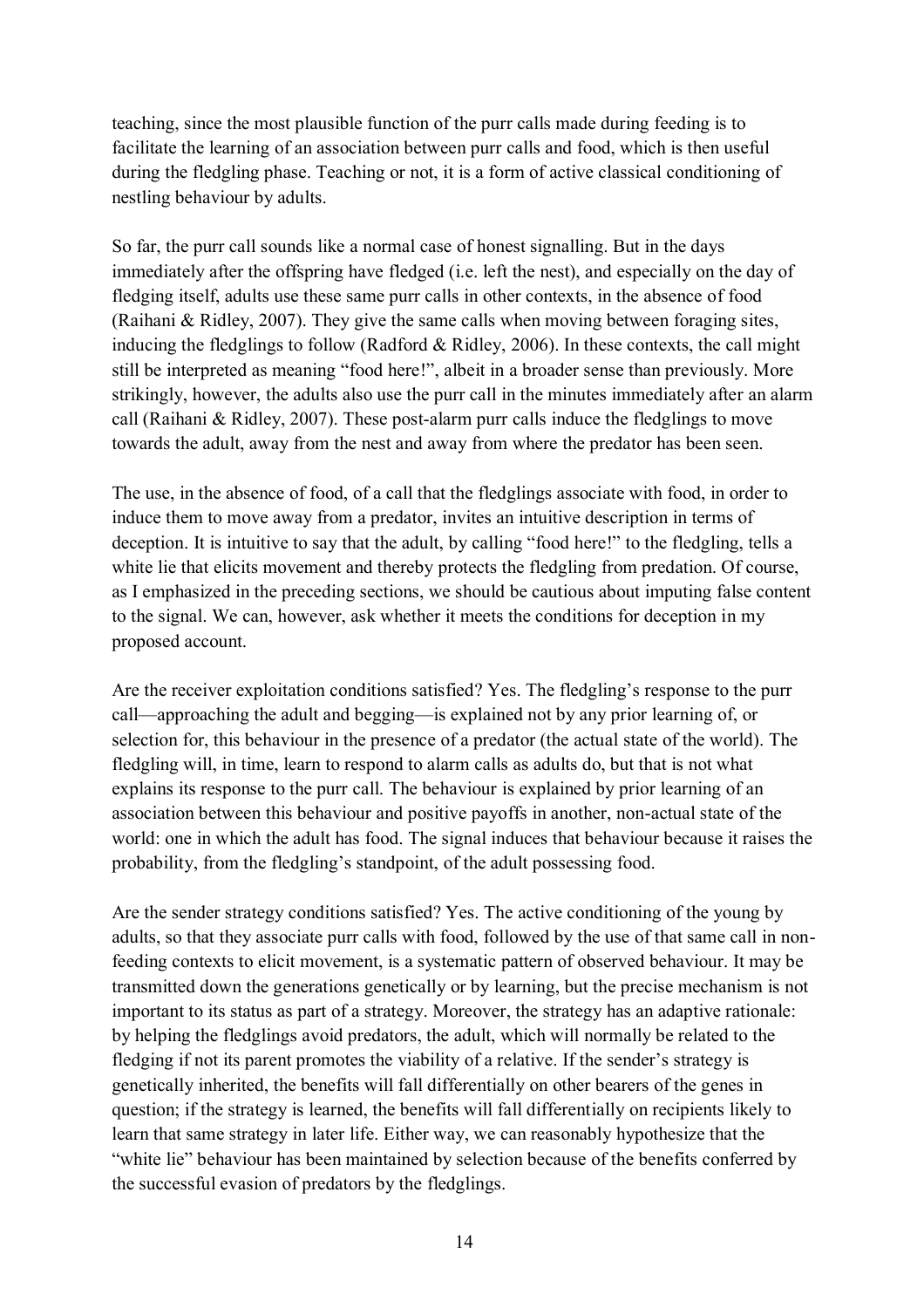In sum, there is a good case for regarding the use of purr calls in non-feeding contexts as biologically deceptive. But is the deception *altruistic*? It is certainly *cooperative*, if we grant that the deceived fledglings benefit and that the sender's strategy has been maintained because of this benefit. But is a harm imposed on the sender, measured in the currency of lifetime reproductive success? We should focus here on the cases in which the adult is not the parent of the fledgling but another group member (benefits conferred on offspring by their own parents are not normally considered biologically altruistic, because they enhance the parent's lifetime reproductive success). Even in these cases, there is insufficient evidence to conclude with any certainty that the behaviour is altruistic, because we can't be sure that there is a lifetime fitness cost.

This is, however, a serious empirical possibility. Alarm calls are good candidates for biological altruism, because the sender makes an audible call that may draw a predator's attention to itself. Of course, if it does draw the attention of a predator, the benefit to the fledglings will presumably be cancelled, so the success of the strategy relies on this being unlikely. Yet even if the call draws the attention of a predator only rarely, it is likely to make the behaviour costly to the sender's classical fitness overall, since there will be some reduction in the sender's viability, and no apparent benefit to the sender that might outweigh this cost.

In short, we have here a plausible example of *cooperative* deception that may, or may not, also qualify as a case of *altruistic* deception in some circumstances.

# **5. Why So Rare?**

I have only come across one example of cooperative or altruistic deception that I find persuasive. One is enough to show that the category is not empty and deserves further exploration, but it is not many. Why has behavioural ecology not uncovered more examples? One reason may be that definitions of deception have tended to discourage looking for such phenomena—a manifestation of one of the potential drawbacks to such definitions I highlighted in Section 3.

It may also be that there are more examples in the literature, but that they are hard to find because the term "deception" is not used and the behaviour is instead described in a way that conceals, rather than makes perspicuous, the strategic exploitation of receivers by senders. That is certainly true of Raihani & Ridley's example: they do not use the term "deception" in print, despite the intuitively deception-like character of the behaviour. This illustrates another potential drawback of defining deception overly narrowly.

However, another plausible reason is that cases of cooperative or altruistic deception *really are* rare in nature, because cooperative or altruistic deception arises only in unusual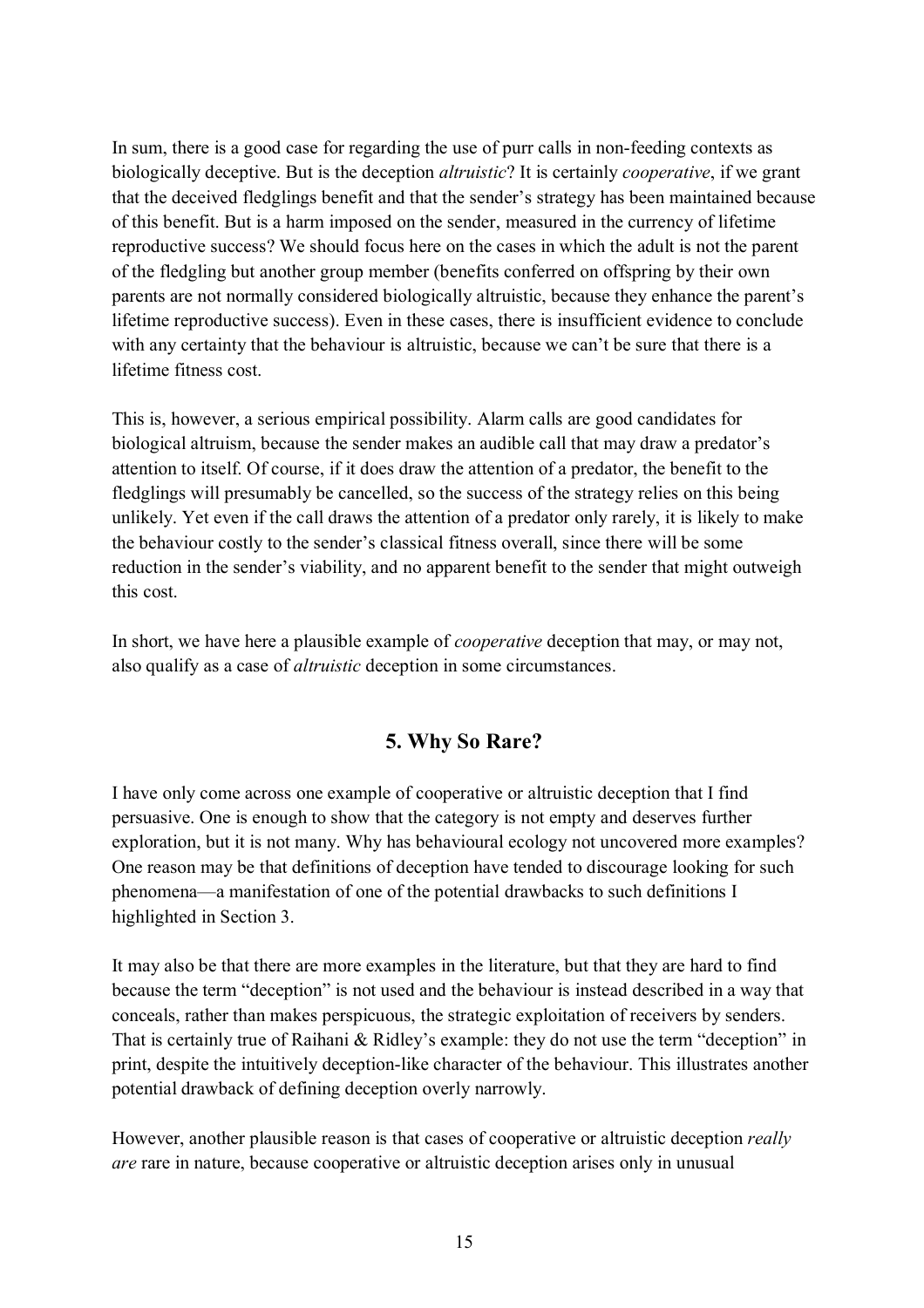conditions. The example of the pied babbler suggests a general place to look for examples: adult-juvenile interactions in which the juvenile is too inexperienced to respond optimally to every signal used by the adults. If there are alternative signals the adult can send that will induce a somewhat appropriate response by exploiting existing learned associations, the juvenile may be deceived and yet benefit from the deception. Yet in addition to pointing towards a potentially fruitful line of empirical investigation, this example also hints at the probable rarity of the conditions for cooperative or altruistic deception.

The phenomenon requires a special kind of informational asymmetry between sender and receiver. For any kind of signalling to arise, the sender must know something about the state of the world that the receiver does not know. For cooperative deception to arise, the sender must additionally know more than the receiver about the *best response* to the current state of the world *given the receiver's interests*. More precisely, there must be a history of learning and/or evolution behind the sender's behaviour in *X* that explains its use of the deceptive signal, and the effects of receiver behaviour must have fed back into that process. Yet there must be no corresponding history of learning and/or evolution behind the current receiver's behaviour in  $X$ : for the signal to count as deceptive, the learning or evolution that has shaped the receiver's behaviour in *X* must have occurred in a different environmental state. So, we need special conditions: *a sender whose strategy has been shaped by past interactions in this state of the world, and a receiver whose strategy has not*. In addition, there must be enough alignment of interest between sender and receiver to support cooperation or altruism. We can imagine how these conditions may arise in the context of adult-juvenile interactions, where, in species capable of learning, there is inevitably a large asymmetry of experience. But it is hard to imagine how they could arise outside of that context.

#### **Acknowledgements**

This article is a contribution to a special issue on Content in Signalling Systems. I thank Marc Artiga, Nichola Raihani and two anonymous reviewers for their comments. This work was supported by a Philip Leverhulme Prize from the Leverhulme Trust.

#### **References**

- Artiga, M., & Paternotte, C. (2018). Deception: a functional account. *Philosophical Studies*, *175*, 579-600.
- Birch, J. (2014). Propositional content in signalling systems. *Philosophical Studies*, *171*, 493- 512.
- Birch, J. (2013). Review of S. Okasha and K. Binmore (Eds), Evolution and Rationality: Decisions, Cooperation, and Strategic Behaviour. *British Journal for the Philosophy of Science*, *64*, 669-673.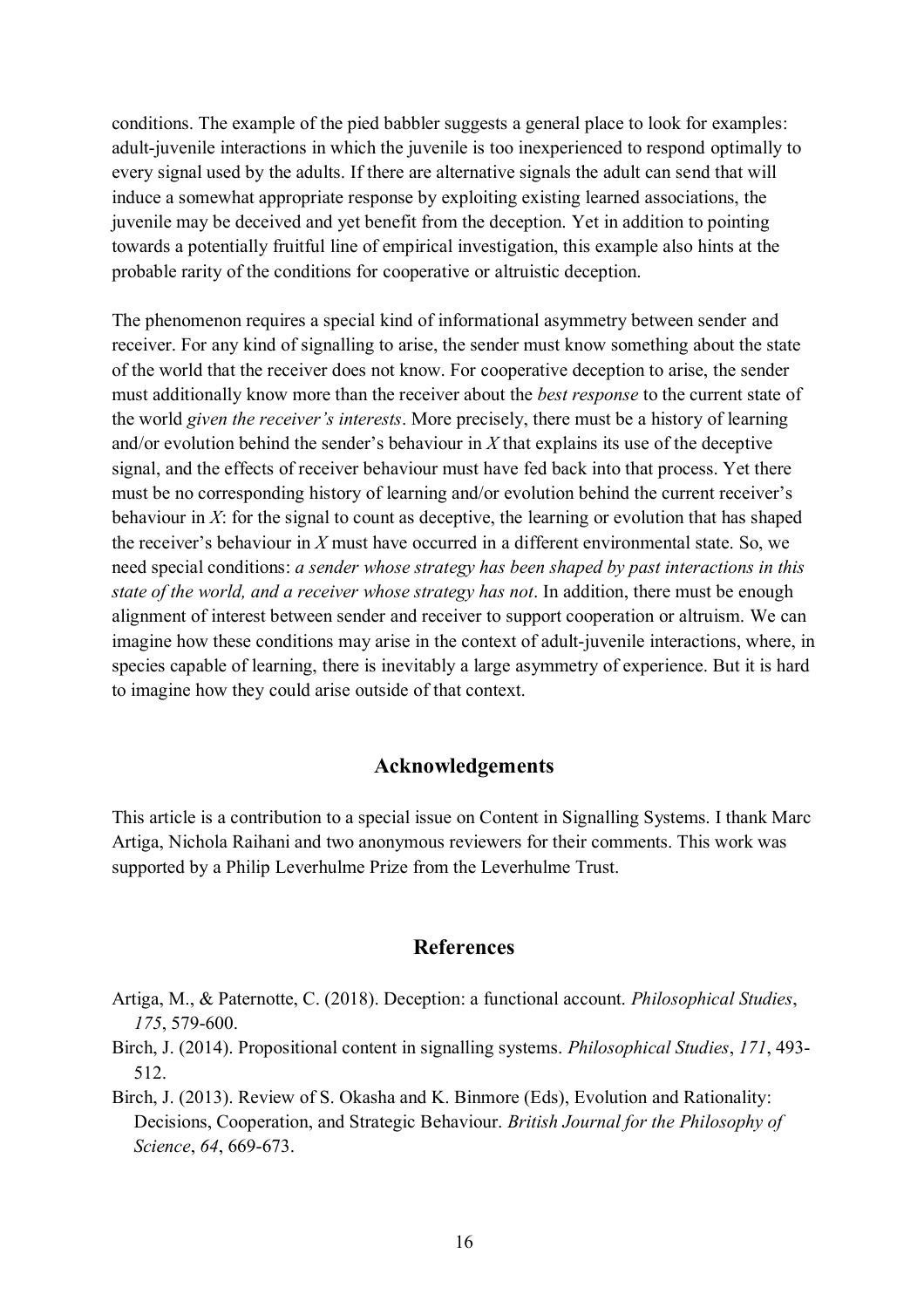- Birch, J. (2016). Hamilton's two conceptions of social fitness. *Philosophy of Science*, *83*, 848- 860.
- Birch, J. (2017). *The Philosophy of Social Evolution*. Oxford: Oxford University Press.
- Fallis, D. (2015). Skyrms on the possibility of universal deception. *Philosophical Studies*, *172*, 375-397.
- Fallis, D., & Lewis, P. J. (2017). Toward a formal analysis of deceptive signaling. *Synthese*. Advance online publication. doi:10.1007/s11229-017-1536-3
- Flower, T. (2011). Fork-tailed drongos use deceptive mimicked alarm calls to steal food. *Proceedings of the Royal Society of London B: Biological Sciences*, *278*, 1548-1555.
- Fodor, J. A. (1987) *Psychosemantics: The Problem of Meaning in the Philosophy of Mind*. Cambridge, MA: MIT Press.
- Godfrey-Smith, P. (1994). A modern history theory of functions. *Noûs*, *28*, 344-362.
- Godfrey-Smith, P. (2011). Review of Signals: Evolution, Learning, and Information, by Brian Skyrms. *Mind*, *120*, 1288-1297.
- Hamilton, W. D. (1964). The genetical evolution of social behaviour I and II. *Journal of Theoretical Biology*, *7*, 1-52.
- Heinze, J. and Walter, B. (2010). Moribund ants leave their nests to die in social isolation. *Current Biology*, *20*, 249-252.
- Joyce, J. M. (1998). A non-pragmatic vindication of probabilism. *Philosophy of Science*, *65*, 575-603.
- Laland, K. N., Sterelny, K., Odling-Smee, J., Hoppitt, W., & Uller, T. (2011). Cause and effect in biology revisited: Is Mayr's proximate-ultimate dichotomy still useful? *Science*, *334*, 1512-1516.
- McWhirter, G. (2016). Behavioural deception and formal models of communication. *British Journal for the Philosophy of Science*, *67*, 757-780.
- Maynard Smith, J. (1982). *Evolution and the Theory of Games*. Cambridge University Press, Cambridge.
- Maynard Smith, J., & Harper, D. (2003) *Animal Signals*. Oxford: Oxford University Press.
- Mayr, E. (1961). Cause and effect in biology. *Science*, *134*, 1501-1506.
- Millikan, R. G. (1984). *Language, Thought and Other Biological Categories*. Cambridge, MA: MIT Press.
- Neander, K. (1991). The teleological notion of 'function'. *Australasian Journal of Philosophy*, *69*, 454-468.
- Okasha, S., & Martens, J. (2016a). Hamilton's rule, inclusive fitness maximization, and the goal of individual behaviour in symmetric two-player games. *Journal of Evolutionary Biology*, 29, 473-482.
- Okasha, S., & Martens, J. (2016b). The causal meaning of Hamilton's rule. *Royal Society Open Science*, *3*, 160037. doi:10.1098/rsos.160037
- Pettigrew, R. (2016). *Accuracy and the Laws of Credence*. Oxford: Oxford University Press.
- Radford, A. N. & Ridley, A. R. (2006). Recruitment calling: a novel form of extended parental care in an altricial species. *Current Biology*, *16*, 1700-1704.
- Raihani, N. J., & Ridley, A. R. (2007). Adult vocalizations during provisioning: offspring response and postfledging benefits in wild pied babblers. *Animal Behaviour*, *74*, 1303- 1309.